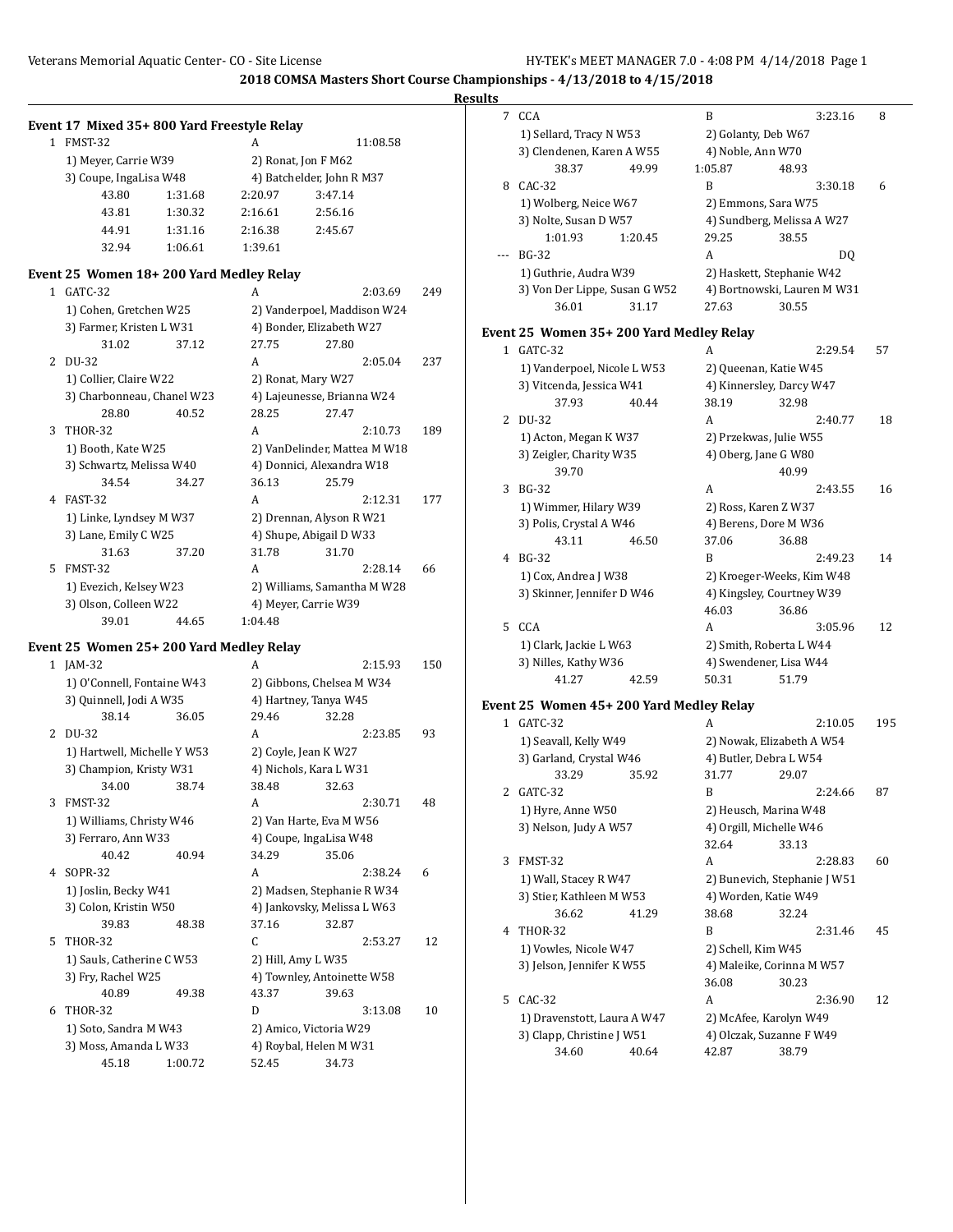| Event 25 Women 55+200 Yard Medley Relay   |                               |                           |     | 4 CCA                                      |       | A                     | 2:42.11                     |     |
|-------------------------------------------|-------------------------------|---------------------------|-----|--------------------------------------------|-------|-----------------------|-----------------------------|-----|
|                                           |                               |                           |     |                                            |       |                       |                             | 14  |
| 1 CAC-32                                  | A                             | 2:21.48                   | 108 | 1) Zaparanick, Robert R M72                |       | 2) Nielson, Rich M54  |                             |     |
|                                           |                               |                           |     | 3) Levy, Michael R M68                     |       | 4) Bovo, Bovo F M44   |                             |     |
| 1) Garnier, Kathy L W57                   | 2) Campbell, Ellen A W55      |                           |     | 52.49                                      | 39.04 | 42.82                 | 27.76                       |     |
| 3) Steffe, Kathleen W55                   | 4) Wixted, Nancy J W59        |                           |     |                                            |       |                       |                             |     |
| 38.32<br>37.46                            | 32.29                         | 33.41                     |     | Event 26 Men 45+200 Yard Medley Relay      |       |                       |                             |     |
| 2 GATC-32                                 | A                             | 2:56.62                   | 18  | 1 FAST-32                                  |       | A                     | 2:00.19                     | 192 |
| 1) Anderson, Jeanette B W59               | 2) Shaw, Lori D W61           |                           |     | 1) Stanback, John H M64                    |       |                       | 2) MacDonald, Lee H M66     |     |
| 3) Kerr, Ann W61                          | 4) Danielsen, Sonia W56       |                           |     | 3) Bakel, Joe J M56                        |       | 4) Evans, Dan M52     |                             |     |
| 37.96                                     |                               | 44.55                     |     | 30.04                                      | 34.63 | 27.66                 | 27.86                       |     |
| 3 FMST-32                                 | A                             | 3:29.60                   | 16  | 2 DU-32                                    |       | A                     | 2:01.51                     | 183 |
| 1) Kosanda, Theresa H W65                 | 2) Abreo, Lisa M W60          |                           |     | 1) Wise, Mike M53                          |       |                       | 2) Jimenez, Ignacio M52     |     |
| 3) Achterberg, Elaine K W63               | 4) Carlson, Lori KW59         |                           |     | 3) Nielsen, Richard L M53                  |       |                       | 4) Le Vasseur, Andrew P M54 |     |
| 1:10.11<br>1:02.89                        | 38.61                         | 37.99                     |     | 30.86                                      | 32.19 | 30.41                 | 28.05                       |     |
| Event 26 Men 18+200 Yard Medley Relay     |                               |                           |     | 3 GATC-32                                  |       | A                     | 2:08.08                     | 138 |
| 1 GATC-32                                 | A                             | 1:50.28                   | 270 | 1) Harper, Larry T M63                     |       |                       | 2) Nelson, Kurt D M58       |     |
| 1) Shaw, Derek R M32                      | 2) Anderson, Tyler M21        |                           |     | 3) Garland, Bob M48                        |       |                       | 4) Hilgartner, Rife M47     |     |
| 3) Kahl, John F M22                       | 4) Anema, Earl M24            |                           |     | 36.39                                      | 34.05 | 26.10                 | 31.54                       |     |
| 27.65<br>30.38                            | 26.32                         | 25.93                     |     | 4 CAC-32                                   |       | A                     | 2:13.34                     | 105 |
| 2 DU-32                                   | A                             | 1:51.45                   | 261 | 1) Hultgren, Edward C M45                  |       |                       | 2) Cowan, Robert N M46      |     |
| 1) Barringer, Rob M52                     | 2) Light, Ivan A M19          |                           |     | 3) Jones, Ryan K M41                       |       | 4) Nolte, Chris C M61 |                             |     |
| 3) Bunch, Dylan W M24                     | 4) Bingham, Frank A M52       |                           |     | 31.24                                      | 44.43 | 30.27                 | 27.40                       |     |
| 30.39<br>29.79                            | 24.13                         | 27.14                     |     | 5 SOPR-32                                  |       | A                     | 2:18.23                     | 78  |
| 3 FMST-32                                 | A                             | 1:53.12                   | 246 | 1) Ogilby, Chuck M74                       |       | 2) Goddard, Seth M46  |                             |     |
| 1) Porras, Felipe M22                     |                               | 2) Wachendorf, Mark S M52 |     | 3) Heggy, Terry A M63                      |       | 4) Mintz, Robert M50  |                             |     |
| 3) Batchelder, John R M37                 | 4) Burrow, Bill M48           |                           |     | 35.50                                      | 40.04 | 30.48                 | 32.21                       |     |
| 30.30<br>30.68                            | 26.49                         | 25.65                     |     | 6 JAM-32                                   |       | A                     | 2:26.28                     | 36  |
|                                           |                               |                           |     | 1) Tveitmoe, Robert N M65                  |       |                       | 2) McDanal, Steven M74      |     |
| Event 26 Men 25+200 Yard Medley Relay     |                               |                           |     | 3) Lawrence, Dietrich W M52                |       |                       | 4) Valvano, John J M61      |     |
| 1 DU-32                                   | A                             | 1:47.93                   | 291 | 35.44                                      | 48.26 | 22.80                 | 39.78                       |     |
| 1) Conyers, John L M35                    | 2) Arnold, Max I M25          |                           |     | 7 BG-32                                    |       | A                     | 2:27.21                     | 30  |
| 3) Miall, Merlin C M40                    | 4) Sloss, Ryan M27            |                           |     | 1) Ramirez, Alfonso M56                    |       | 2) Leo, Mark M58      |                             |     |
| 28.13<br>28.41                            | 28.11                         | 23.28                     |     | 3) White, Brad M48                         |       | 4) Reetz, Eric F M58  |                             |     |
| 2 THOR-32                                 | A                             | 1:49.39                   | 279 | 42.55                                      | 38.36 | 32.69                 | 33.61                       |     |
| 1) Collins, Josiah M30                    | 2) Simpson, Ian M M38         |                           |     | Event 26 Men 55+200 Yard Medley Relay      |       |                       |                             |     |
| 3) Harper, Matt M33                       | 4) Perrott, Bryan M32         |                           |     | 1 GATC-32                                  |       | A                     | 1:53.25                     | 246 |
| 28.03<br>31.30                            | 25.93                         | 24.13                     |     | 1) Mann, Michael M63                       |       | 2) Scott, Greg C M58  |                             |     |
| 3 THOR-32                                 | B                             | 1:58.38                   | 204 | 3) Anderson, Kirk H M58                    |       | 4) Kahl, Steven E M55 |                             |     |
| 1) Daughtrey, Clay L M50                  | 2) Bergford, Brian M36        |                           |     | 30.25                                      | 31.26 | 26.76                 | 24.98                       |     |
| 3) Clark, Steve M34                       | 4) Aten, Ken M45              |                           |     | 2 DU-32                                    |       | A                     | 2:02.52                     | 174 |
| 30.40<br>32.66                            | 29.94                         | 25.38                     |     | 1) Brackett, Bill A M60                    |       |                       | 2) Krainik, Gregory M M63   |     |
| 4 GATC-32                                 | A                             | 2:00.46                   | 189 | 3) Boileau, Mike M56                       |       |                       | 4) Petersen, Craig M58      |     |
| 1) Fronk, Spencer M25                     | 2) Fahey, Sean P M32          |                           |     | 29.73                                      | 38.84 | 28.34                 | 25.61                       |     |
| 3) Abelson, Jeremy M37                    | 4) Droy, Dan M44              |                           |     | 3 FMST-32                                  |       |                       |                             |     |
| 26.73<br>35.46                            | 28.45                         | 29.82                     |     |                                            |       | A                     | 2:20.59                     | 63  |
|                                           |                               |                           |     | 1) David, Brad G M63                       |       |                       | 2) O'Donnell, Michael P M65 |     |
| Event 26 Men 35+200 Yard Medley Relay     |                               |                           |     | 3) Bunevich, Steven M57                    |       | 4) Collings, Mark M57 |                             |     |
| 1 DU-32                                   | A                             | 1:44.77                   | 321 | 39.77                                      | 47.05 | 26.32                 | 27.45                       |     |
| 1) Addadi, Mehdi M40                      | 2) Lang, Matthew E M35        |                           |     | Event 27 Mixed 18+200 Yard Freestyle Relay |       |                       |                             |     |
| 3) O'Sullivan, Chris M43                  | 4) Castor, Jimmy M37          |                           |     | 1 DU-32                                    |       | A                     | 1:38.23                     | 22  |
| 25.97<br>29.31                            | 24.25                         | 25.24                     |     | 1) Sloss, Ryan M27                         |       |                       | 2) Charbonneau, Chanel W23  |     |
| 2 FAST-32                                 | A                             | 1:58.99                   | 201 | 3) Collier, Claire W22                     |       | 4) Light, Ivan A M19  |                             |     |
| 1) Moore, Ryan J M48                      | 2) Peterson, Eric M43         |                           |     | 23.91                                      | 26.13 | 26.33                 | 21.86                       |     |
| 3) Zupancic, Joe C M42                    |                               | 4) Crosscup, Daniel W M42 |     | 2 GATC-32                                  |       | A                     | 1:42.07                     | 18  |
| 33.93<br>32.00                            | 25.93                         | 27.13                     |     | 1) Anderson, Tyler M21                     |       | 2) Kahl, John F M22   |                             |     |
| 3 BG-32                                   | A                             | 2:02.76                   | 174 | 3) Vanderpoel, Maddison W24                |       |                       | 4) Wahl, Danielle R W25     |     |
|                                           |                               |                           |     |                                            |       |                       |                             |     |
| 1) Weber, Brad M48                        | 2) Hess, Richard M63          |                           |     | 23.86                                      | 16.32 | 35.27                 | 26.62                       |     |
| 3) Riccardi, Demian M40<br>33.53<br>34.28 | 4) Guthrie, Mike M41<br>28.50 | 26.45                     |     |                                            |       |                       |                             |     |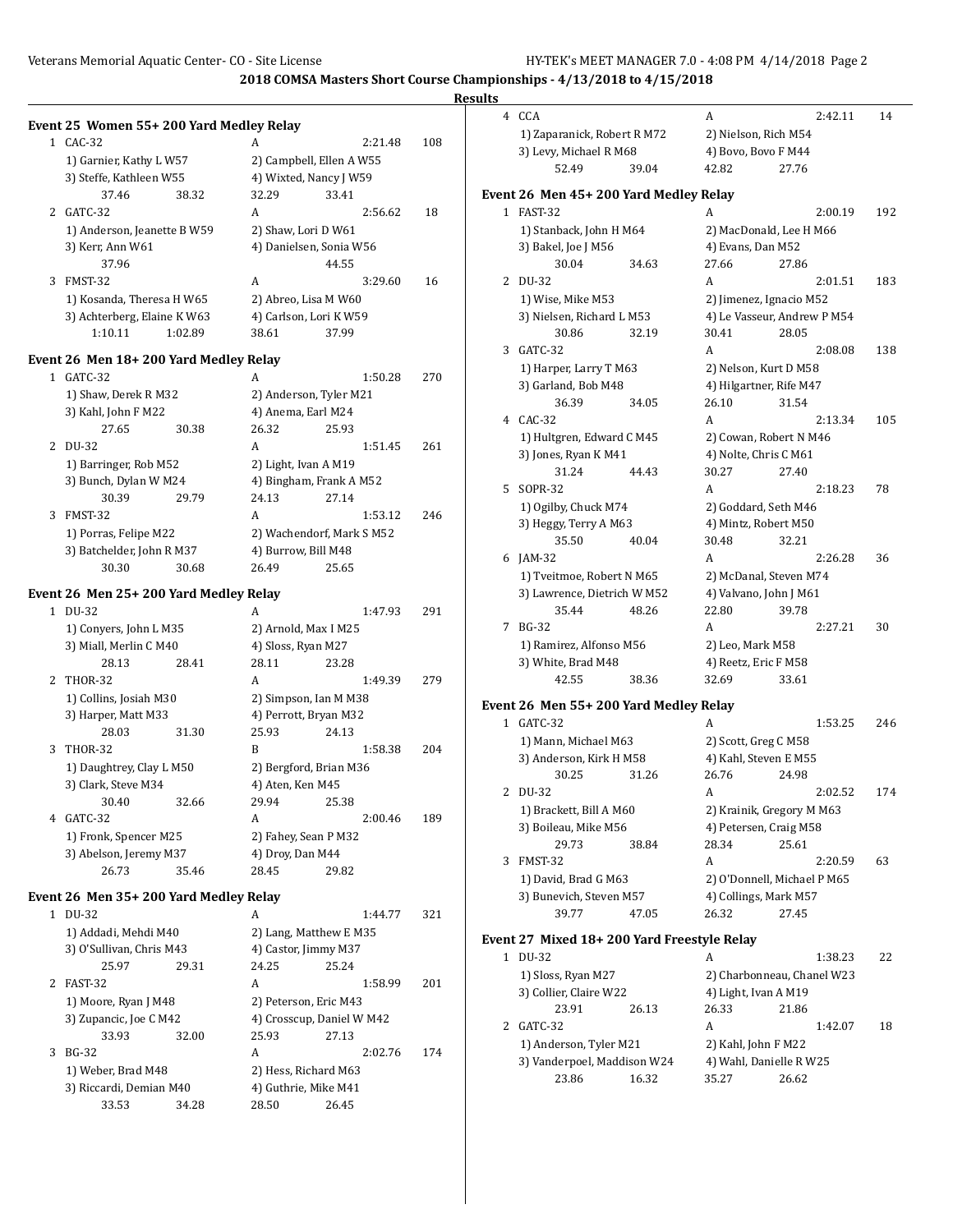# **Results**

|              | (Event 27 Mixed 18+200 Yard Freestyle Relay) |       |                               |         |         |    |    |
|--------------|----------------------------------------------|-------|-------------------------------|---------|---------|----|----|
|              | 3 FMST-32                                    |       | A                             |         | 1:46.89 | 16 |    |
|              | 1) Olson, Colleen W22                        |       | 2) Ferraro, Ann W33           |         |         |    |    |
|              | 3) Collings, Mark M57                        |       |                               |         |         |    |    |
|              | 24.91                                        | 29.05 | 27.06                         | 25.87   |         |    |    |
|              | 4 DU-32                                      |       | B                             |         | 1:47.48 | 14 |    |
|              | 1) Jimenez, Ignacio M52                      |       | 2) Lajeunesse, Brianna W24    |         |         |    |    |
|              | 3) Ronat, Mary W27                           |       | 4) Bunch, Dylan W M24         |         |         |    |    |
|              | 25.49                                        | 32.05 | 27.64                         | 22.30   |         |    |    |
| 5            | <b>THOR-32</b>                               |       | A                             |         | 1:48.03 | 12 |    |
|              | 1) Simpson, Ian M M38                        |       | 2) Harper, Matt M33           |         |         |    |    |
|              | 3) Donnici, Alexandra W18                    |       | 4) VanDelinder, Mattea M W18  |         |         |    |    |
|              | 24.68                                        | 29.39 | 30.09                         | 23.87   |         |    |    |
| 6            | $CAC-32$                                     |       | A                             |         | 1:49.14 | 10 |    |
|              | 1) Sundberg, Melissa A W27                   |       | 2) Garnier, Jeff M24          |         |         |    |    |
|              | 3) Olczak, Suzanne F W49                     |       | 4) Cowan, Robert N M46        |         |         |    |    |
|              | 29.18                                        | 32.50 | 27.48                         | 19.98   |         |    |    |
| 7            | SS                                           |       | A                             |         | 1:59.72 | 8  |    |
|              | 1) Jackson, Rebecca W42                      |       | 2) Bennett, Dean W M51        |         |         |    |    |
|              | 3) Dullea, Melanie J W56                     |       | 4) Mathys, Philip M23         |         |         |    |    |
|              | 31.39                                        | 36.19 | 30.09                         | 22.05   |         |    |    |
| 8            | <b>THOR-32</b>                               |       | B                             |         | 1:59.96 | 6  | Ev |
|              | 1) Hoyt, Gunnar M23                          |       | 2) Hoyt, Brian K M51          |         |         |    |    |
|              | 3) Hoyt, Sydney W18                          |       | 4) Smith, Sara W21            |         |         |    |    |
|              | 27.39                                        | 32.81 | 34.80                         | 24.96   |         |    |    |
| 9            | <b>BG-32</b>                                 |       | A                             |         | 3:12.85 | 4  |    |
|              | 1) Willey, Briana W34                        |       | 2) Stevens, Elizabeth A W24   |         |         |    |    |
|              | 3) Linn, Michael J M68                       |       | 4) Cattles, Steven M58        |         |         |    |    |
|              | 37.80                                        | 33.42 | 49.93                         | 1:11.70 |         |    |    |
|              |                                              |       |                               |         |         |    |    |
|              | Event 27 Mixed 25+ 200 Yard Freestyle Relay  |       |                               |         |         |    |    |
| $\mathbf{1}$ | GATC-32                                      |       | А                             |         | 1:39.07 | 22 |    |
|              | 1) Shaw, Derek R M32                         |       | 2) Cohen, Gretchen W25        |         |         |    |    |
|              | 3) Farmer, Kristen L W31                     |       | 4) Fronk, Spencer M25         |         |         |    |    |
|              | 25.63                                        | 23.82 | 27.23                         | 22.39   |         |    |    |
| 2            | <b>THOR-32</b>                               |       | A                             |         | 1:39.92 | 18 |    |
|              | 1) Collins, Josiah M30                       |       | 2) Perrott, Bryan M32         |         |         |    |    |
|              | 3) Booth, Kate W25                           |       | 4) Schwartz, Melissa W40      |         |         |    |    |
|              | 24.09                                        | 25.56 | 26.68                         | 23.59   |         |    |    |
| 3            | PPMS-32                                      |       | A                             |         | 1:41.40 | 16 |    |
|              | 1) Wagner, Heather L W45                     |       | 2) Maynard, Charles E M52     |         |         |    |    |
|              | 3) Paknys, Storrie W25                       |       | 4) Trinidad, Reuben D M38     |         |         |    |    |
|              | 25.32                                        | 27.21 | 25.86                         | 23.01   |         |    |    |
|              | 4 AM-32                                      |       | A                             |         | 1:41.93 | 14 |    |
|              | 1) Fostvedt, Alishia W41                     |       | 2) Jones, Elizabeth W34       |         |         |    |    |
|              | 3) Fulcomer, Vance M27                       |       | 4) Gotto, Tony M46            |         |         |    |    |
|              | 24.03                                        | 27.86 | 26.05                         | 23.99   |         |    |    |
| 5.           | <b>BG-32</b>                                 |       | A                             |         | 1:45.10 | 12 |    |
|              | 1) Weber, Brad M48                           |       | 2) Riccardi, Demian M40       |         |         |    |    |
|              | 3) Bortnowski, Lauren M W31                  |       | 4) Von Der Lippe, Susan G W52 |         |         |    |    |
|              | 25.67                                        | 26.92 | 26.33                         | 26.18   |         |    |    |
|              | 6 JAM-32                                     |       | A                             |         | 1:49.73 | 10 |    |
|              | 1) Quinnell, Jodi A W35                      |       | 2) Gibbons, Chelsea M W34     |         |         |    |    |
|              | 3) Lawrence, Dietrich W M52                  |       | 4) Tveitmoe, Robert N M65     |         |         |    |    |
|              | 27.85                                        | 29.37 | 28.39                         | 24.12   |         |    |    |

| 7  | DU-32                                     | A<br>1:51.02                  | 8  |
|----|-------------------------------------------|-------------------------------|----|
|    | 1) Conyers, John L M35                    | 2) Acton, Megan K W37         |    |
|    | 3) Coyle, Jean K W27                      | 4) Arnold, Max I M25          |    |
|    | 25.44<br>32.52                            | 30.27<br>22.79                |    |
| 8  | <b>THOR-32</b>                            | B<br>1:53.85                  | 6  |
|    | 1) Clark, Steve M34                       | 2) Bergford, Brian M36        |    |
|    | 3) Maleike, Corinna M W57                 | 4) Schell, Kim W45            |    |
|    | 26.61<br>30.49                            | 30.50<br>26.25                |    |
| 9  | $CAC-32$                                  | A<br>1:55.96                  | 4  |
|    |                                           |                               |    |
|    | 1) Steffe, Kathleen W55                   | 2) McAfee, Karolyn W49        |    |
|    | 3) Schneiter, Steve M31                   | 4) Lewis, Jamal M36           |    |
|    | 26.47<br>29.37                            | 31.20<br>28.92                |    |
| 10 | DU-32                                     | B<br>1:58.19                  | 2  |
|    | 1) Miall, Merlin C M40                    | 2) Nichols, Kara L W31        |    |
|    | 3) Champion, Kristy W31                   | 4) Castor, Jimmy M37          |    |
|    | 25.76<br>33.26                            | 34.01<br>25.16                |    |
| 11 | SOPR-32                                   | A<br>2:10.89                  |    |
|    | 1) Madsen, Stephanie R W34                | 2) Goddard, Seth M46          |    |
|    | 3) Joslin, Becky W41                      | 4) Mintz, Robert M50          |    |
|    | 43.45<br>26.47                            | 30.30<br>30.67                |    |
|    | ent 27 Mixed 35+ 200 Yard Freestyle Relay |                               |    |
| 1  | DU-32                                     | A<br>1:43.74                  | 22 |
|    | 1) Addadi, Mehdi M40                      | 2) Zeigler, Charity W35       |    |
|    | 3) Hartwell, Michelle Y W53               | 4) Lang, Matthew E M35        |    |
|    | 23.20<br>27.13                            | 29.02<br>24.39                |    |
| 2  | FMST-32                                   | A<br>1:50.99                  | 18 |
|    | 1) Batchelder, John R M37                 | 2) Wall, Stacey R W47         |    |
|    | 3) Williams, Christy W46                  | 4) Wachendorf, Mark S M52     |    |
|    | 25.72<br>30.52                            | 30.00<br>24.75                |    |
| 3  | $BG-32$                                   | C<br>1:56.60                  | 16 |
|    | 1) Cox, Andrea J W38                      |                               |    |
|    |                                           | 2) Guthrie, Audra W39         |    |
|    | 3) Guthrie, Mike M41                      | 4) Hess, Richard M63<br>25.72 |    |
|    | 27.68<br>33.38                            | 29.82                         |    |
| 4  | <b>BAM-32</b>                             | A<br>1:56.69                  | 14 |
|    | 1) Centeno, Juan Pablo M38                | 2) Shaffer, Cynthia E W67     |    |
|    | 3) Waterbury, Stuart S M64                | 4) Roche, Carolyn M W66       |    |
|    | 27.34<br>31.10                            | 25.02<br>33.23                |    |
| 5  | GATC-32                                   | A<br>2:00.97                  | 12 |
|    | 1) Abelson, Jeremy M37                    | 2) Kinnersley, Darcy W47      |    |
|    | 3) Droy, Dan M44                          | 4) Vitcenda, Jessica W41      |    |
|    | 25.35<br>32.38                            | 30.51<br>32.73                |    |
| 6  | CCA                                       | A<br>2:07.19                  | 10 |
|    | 1) Bovo, Bovo F M44                       | 2) Nielson, Rich M54          |    |
|    | 3) Smith, Roberta L W44                   | 4) Sellard, Tracy N W53       |    |
|    | 32.77<br>33.15                            | 34.02<br>27.25                |    |
| 7  | BG-32                                     | A<br>2:09.32                  | 8  |
|    | 1) White, Brad M48                        | 2) Kroeger-Weeks, Kim W48     |    |
|    | 3) Leo, Mark M58                          | 4) Haskett, Stephanie W42     |    |
|    | 30.33<br>37.36                            | 28.45<br>33.18                |    |
| 8  | AM-32                                     | A<br>2:12.23                  | 6  |
|    | 1) Petrie, Steve M M61                    | 2) Despain, Christina F W40   |    |
|    | 3) Despain, Matt M39                      | 4) Nillas, Mary Ann N W37     |    |
|    | 26.45<br>35.05                            | 39.49<br>31.24                |    |
| 9  | BG-32                                     | B<br>2:17.56                  | 4  |
|    | 1) Ramirez, Alfonso M56                   | 2) Kingsley, Courtney W39     |    |
|    | 3) Polis, Crystal A W46                   | 4) Kelly, John F M56          |    |
|    | 38.54<br>31.84                            | 33.99<br>33.19                |    |
|    |                                           |                               |    |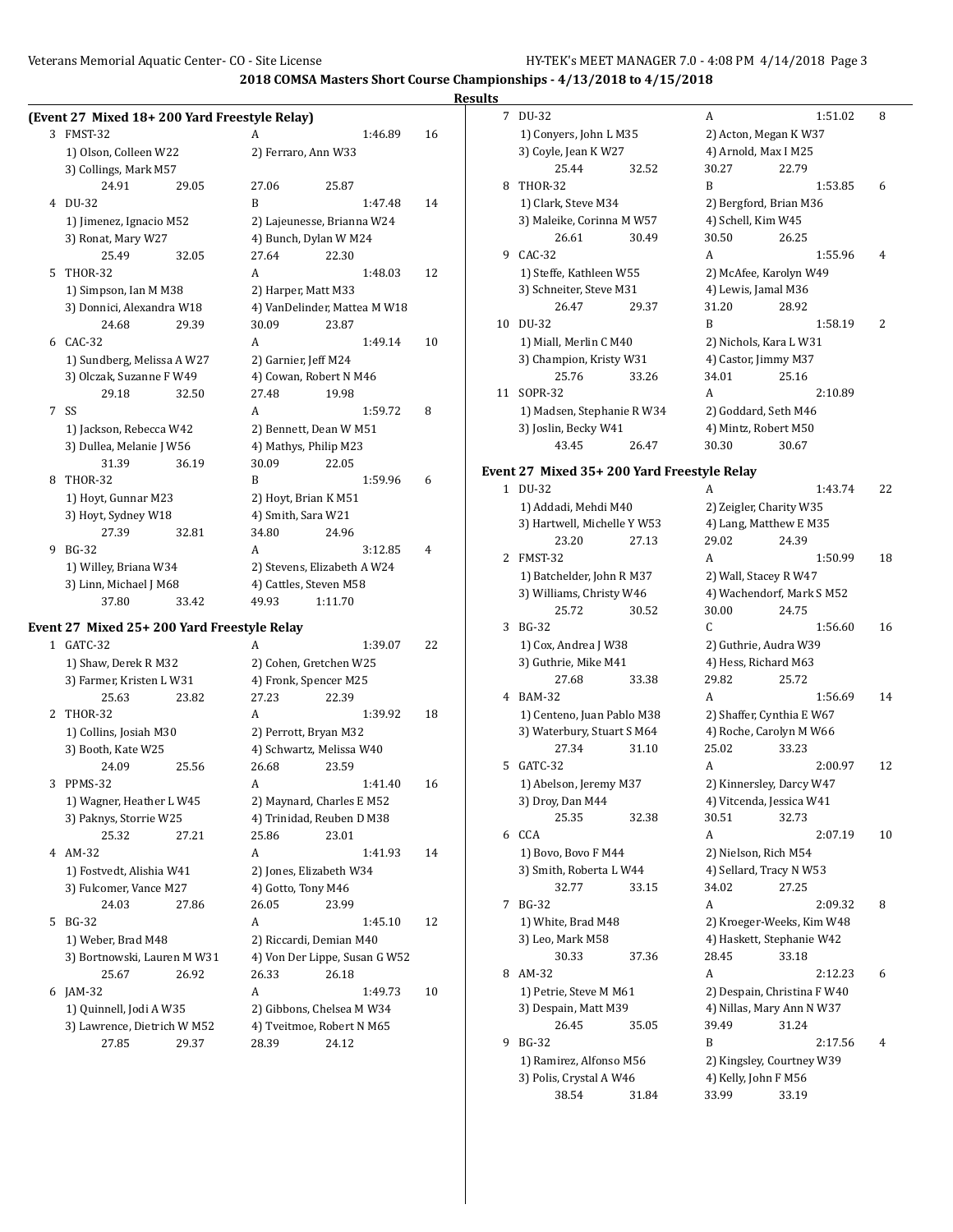$\overline{\phantom{a}}$ 

### **Results**

#### **Event 27 Mixed 45+ 200 Yard Freestyle Relay**

| $\mathbf{1}$ | GATC-32                                                      |       | A                           |       | 1:45.93 | 22 |
|--------------|--------------------------------------------------------------|-------|-----------------------------|-------|---------|----|
|              | 1) Garland, Bob M48                                          |       | 2) Vitcenda, Eric M54       |       |         |    |
|              | 3) Nowak, Elizabeth A W54                                    |       | 4) Seavall, Kelly W49       |       |         |    |
|              | 24.26                                                        | 26.12 | 28.78                       | 26.77 |         |    |
| 2            | $CAC-32$                                                     |       | A                           |       | 1:46.53 | 18 |
|              | 1) Hultgren, Edward C M45                                    |       | 2) Dravenstott, Laura A W47 |       |         |    |
|              | 3) Nolte, Chris C M61                                        |       | 4) Garnier, Kathy L W57     |       |         |    |
|              | 27.39                                                        | 27.08 | 26.82                       | 25.24 |         |    |
| 3            | <b>SOPR-32</b>                                               |       | A                           |       | 1:54.03 | 16 |
|              | 1) Ogilby, Chuck M74                                         |       | 2) Jankovsky, Melissa L W63 |       |         |    |
|              | 3) Colon, Kristin W50                                        |       | 4) Heggy, Terry A M63       |       |         |    |
|              | 31.62                                                        | 32.45 | 33.06                       | 16.90 |         |    |
| 4            | FMST-32                                                      |       | A                           |       | 1:58.76 | 14 |
|              | 1) Burrow, Bill M48                                          |       | 2) Worden, Katie W49        |       |         |    |
|              | 3) Stier, Kathleen M W53                                     |       | 4) Bunevich, Steven M57     |       |         |    |
|              | 26.39                                                        | 32.52 | 32.39                       | 27.46 |         |    |
| 5            | <b>THOR-32</b>                                               |       | A                           |       | 2:01.11 | 12 |
|              | 1) Daughtrey, Clay L M50                                     |       | 2) Aten, Ken M45            |       |         |    |
|              | 3) Jelson, Jennifer KW55                                     |       | 4) Vowles, Nicole W47       |       |         |    |
|              | 26.79                                                        | 35.83 | 31.99                       | 26.50 |         |    |
| 6            | $IAM-32$                                                     |       | A                           |       | 2:23.03 | 10 |
|              | 1) Mattei, Kimberly W46                                      |       | 2) Hartney, Tanya W45       |       |         |    |
|              | 3) McDanal, Steven M74                                       |       | 4) Valvano, John J M61      |       |         |    |
|              | 37.09                                                        | 33.61 | 39.73                       | 32.60 |         |    |
|              | GATC-32                                                      |       | B                           |       | DQ      |    |
|              | 1) Nelson, Kurt D M58                                        |       | 2) Garland, Crystal W46     |       |         |    |
|              | 3) Orgill, Michelle W46                                      |       | 4) Hilgartner, Rife M47     |       |         |    |
|              | 25.75                                                        | 29.62 | 34.40                       | 31.73 |         |    |
|              | $M_{\text{max}}$ ( $\mu = 0.00$ $M_{\text{max}}$ $\mu$ $\mu$ |       | 1.71                        |       |         |    |

#### **Event 27 Mixed 55+ 200 Yard Freestyle Relay**

| 1             | GATC-32                     |       | A                | 1:50.61                  | 22 |
|---------------|-----------------------------|-------|------------------|--------------------------|----|
|               | 1) Kahl, Steven E M55       |       |                  | 2) Anderson, Kirk H M58  |    |
|               | 3) Nelson, Judy A W57       |       | 4) Kerr, Ann W61 |                          |    |
|               | 25.25                       | 32.65 | 28.78            | 23.93                    |    |
| $\mathcal{L}$ | GATC-32                     |       | R                | 2:06.61                  | 18 |
|               | 1) Scott, Greg C M58        |       |                  | 2) Mann, Michael M63     |    |
|               | 3) Anderson, Jeanette B W59 |       |                  | 4) Shaw, Lori D W61      |    |
|               | 25.43                       | 32.64 | 1:08.83          |                          |    |
| 3             | DU-32                       |       | A                | 2:07.86                  | 16 |
|               | 1) Boileau, Mike M56        |       |                  | 2) Oberg, Jane G W80     |    |
|               | 3) Przekwas, Julie W55      |       |                  | 4) Petersen, Craig M58   |    |
|               | 27.86                       | 40.87 | 35.64            | 23.49                    |    |
| 4             | FMST-32                     |       | A                | 2:10.19                  | 14 |
|               | 1) Achterberg, Elaine K W63 |       |                  | 2) Van Harte, Eva M W56  |    |
|               | 3) Ronat, Jon F M62         |       |                  | 4) David, Brad G M63     |    |
|               | 34.43                       | 31.69 | 34.33            | 29.74                    |    |
| 5.            | GATC-32                     |       | C                | 2:34.22                  | 12 |
|               | 1) Harper, Larry T M63      |       |                  | 2) Burson, William W M73 |    |
|               | 3) Prall, Winifred S W70    |       |                  | 4) Danielsen, Sonia W56  |    |
|               |                             |       | 46.40            | 29.20                    |    |

### **Event 27 Mixed 65+ 200 Yard Freestyle Relay**

| 1 CCA                  |       |                   | 2:57.91                     | 22 |  |
|------------------------|-------|-------------------|-----------------------------|----|--|
| 1) Levy, Michael R M68 |       |                   | 2) Zaparanick, Robert R M72 |    |  |
| 3) Golanty, Deb W67    |       | 4) Noble, Ann W70 |                             |    |  |
| 34.95                  | 48.62 | 47.17             | 47.17                       |    |  |

## **Combined Team Scores**

| Combined Team Scores - Through Event 27 |       |  |  |  |
|-----------------------------------------|-------|--|--|--|
| 1. Greenwood Athletic and Tennis        | 1577  |  |  |  |
| 2. University of Denver Masters         | 1307  |  |  |  |
| 3. Foothills Masters Swim Team          | 722   |  |  |  |
| 4. Thornton Masters                     | 670   |  |  |  |
| 5. Bee Gees                             | 615   |  |  |  |
| 6. Fast Masters                         | 444   |  |  |  |
| 7. Colorado Athletic Club Inverne       | 435   |  |  |  |
| 8. Team Sopris Masters                  | 406   |  |  |  |
| 9. Cherry Creek Athletic Club           | 378   |  |  |  |
| 10. Jeffco Aquatic Masters              | 358   |  |  |  |
| 11. Uc32                                | 346   |  |  |  |
| 12. Pikes Peak Masters Swimming         | 329   |  |  |  |
| 13. Aurora Masters                      | 275   |  |  |  |
| 14. Boulder Aquatic Masters             | 216   |  |  |  |
| 15. Colorado Masters Swimming           | 190.5 |  |  |  |
| 16. Highlands Ranch Masters Club        | 120   |  |  |  |
| 16. Parker Tri Team                     | 120   |  |  |  |
| 18. Lafayette Masters Swimming          | 113   |  |  |  |
| 19. South Suburban Finaddicts           | 108   |  |  |  |
| 20. Steamboat Springs Masters Swim      | 82    |  |  |  |
| 21. Off Piste Aquatics                  | 62    |  |  |  |
| 22. 24 Hour Fitness                     | 58    |  |  |  |
| 23. Breckenridge Masters                | 57    |  |  |  |
| 24. ID Aquatic Masters                  | 53    |  |  |  |
| 25. Castle Rock Masters                 | 50.5  |  |  |  |
| 26. New Mexico Masters Swimming         | 36    |  |  |  |
| 27. Green Mountain Masters              | 31    |  |  |  |
| 28. Evergreen Masters                   | 30    |  |  |  |
| 29. Sea Devil Swimming Masters          | 25    |  |  |  |
| 30. Csst Masters                        | 24    |  |  |  |
| 31. Salt Lake Masters Swimming          | 11    |  |  |  |
| 32. Ski Hi Aquatics                     | 9     |  |  |  |
| 33. Uc45                                | 5     |  |  |  |

# **Scores - Women**

|     | Women - Team Rankings - Through Event 27 |       |
|-----|------------------------------------------|-------|
|     | 1. Greenwood Athletic and Tennis         | 881.5 |
| 2.  | University of Denver Masters             | 454   |
| 3.  | <b>Thornton Masters</b>                  | 396   |
| 4.  | <b>Bee Gees</b>                          | 333   |
|     | 5. Foothills Masters Swim Team           | 331   |
| 6.  | Colorado Athletic Club Inverne           | 247   |
| 6.  | Team Sopris Masters                      | 247   |
| 8.  | Cherry Creek Athletic Club               | 234   |
| 9.  | <b>Fast Masters</b>                      | 198   |
| 9.  | Jeffco Aquatic Masters                   | 198   |
| 11. | Pikes Peak Masters Swimming              | 196   |
|     | 12. Aurora Masters                       | 141   |
| 13. | <b>Boulder Aquatic Masters</b>           | 121   |
| 14. | Uc32                                     | 105   |
| 15. | Highlands Ranch Masters Club             | 58    |
| 16. | <b>Breckenridge Masters</b>              | 57    |
|     |                                          |       |